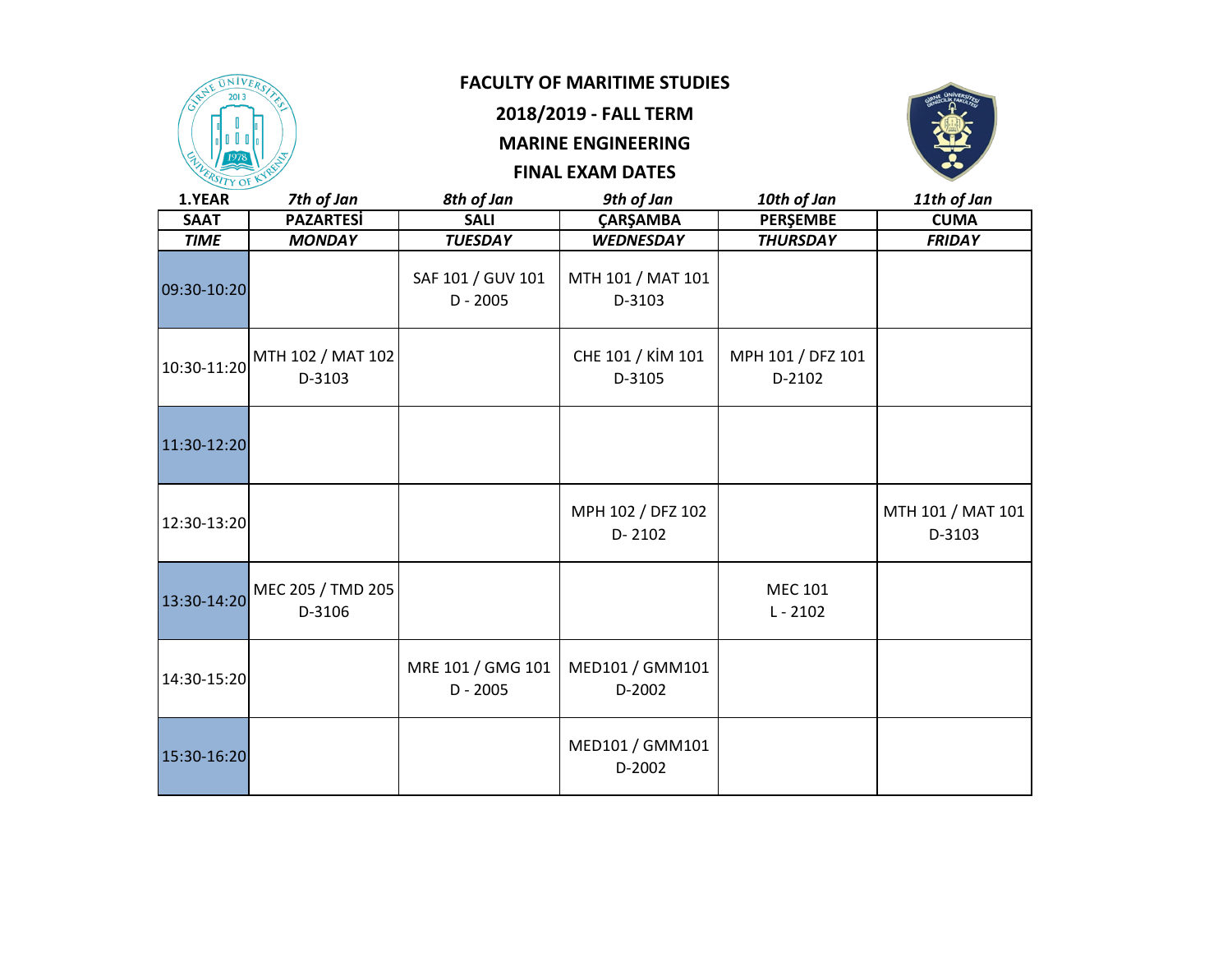

# **2018/2019 - FALL TERM**

# **MARINE ENGINEERING**



| 2.YEAR      | 7th of Jan                | 8th of Jan                  | 9th of Jan                 | 10th of Jan                                     | 11th of Jan                 |
|-------------|---------------------------|-----------------------------|----------------------------|-------------------------------------------------|-----------------------------|
| <b>SAAT</b> | <b>PAZARTESi</b>          | <b>SALI</b>                 | <b>ÇARŞAMBA</b>            | <b>PERŞEMBE</b>                                 | <b>CUMA</b>                 |
| <b>TIME</b> | <b>MONDAY</b>             | <b>TUESDAY</b>              | <b>WEDNESDAY</b>           | <b>THURSDAY</b>                                 | <b>FRIDAY</b>               |
| 09:30-10:20 |                           |                             | D-2103                     | MED 201 / GMM 201   MED 201 / GMM 201<br>D-2103 |                             |
| 10:30-11:20 | MEL 201/GEL 201<br>D-2101 | MED 203 / GMM 203<br>D-2103 |                            |                                                 |                             |
| 11:30-12:20 |                           | MED 213 / GMM 213<br>SIM    | MEC 207 / TMD207<br>D-3104 |                                                 | NRC 201 / GIN 201<br>D-2101 |
| 12:30-13:20 |                           |                             |                            | <b>TUR 101</b><br>13:00                         |                             |
| 13:30-14:20 |                           |                             |                            |                                                 |                             |
| 14:30-15:20 |                           |                             |                            | <b>MTH 112</b><br>D-3103                        |                             |
| 15:30-16:20 |                           |                             |                            |                                                 |                             |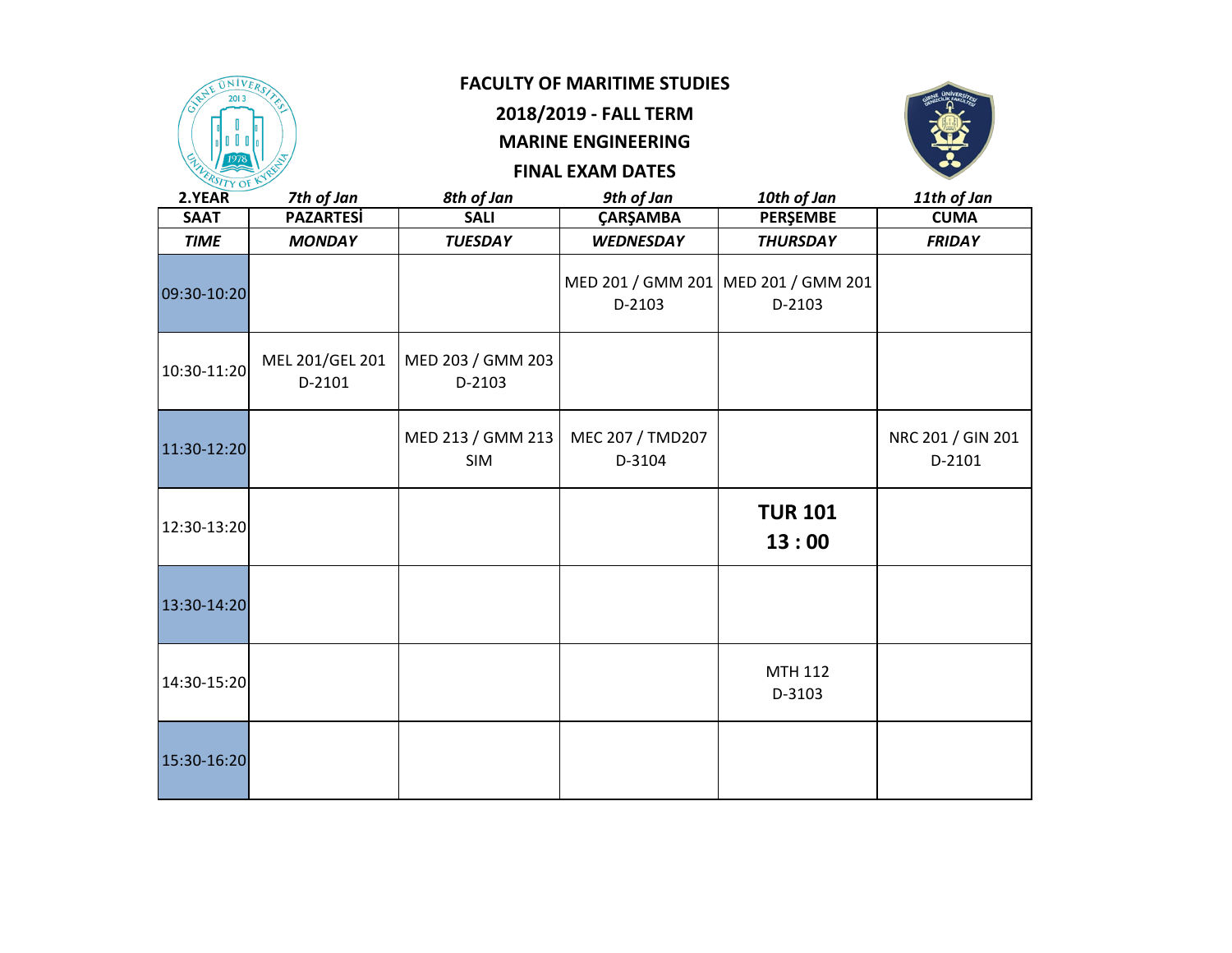

#### **2018/2019 - FALL TERM**

**MARINE ENGINEERING**



| 3.YEAR      | 7th of Jan                | 8th of Jan             | 9th of Jan                  | 10th of Jan             | 11th of Jan                     |
|-------------|---------------------------|------------------------|-----------------------------|-------------------------|---------------------------------|
| <b>SAAT</b> | <b>PAZARTESİ</b>          | <b>SALI</b>            | ÇARŞAMBA                    | <b>PERŞEMBE</b>         | <b>CUMA</b>                     |
| <b>TIME</b> | <b>MONDAY</b>             | <b>TUESDAY</b>         | <b>WEDNESDAY</b>            | <b>THURSDAY</b>         | <b>FRIDAY</b>                   |
| 09:30-10:20 |                           |                        |                             |                         |                                 |
| 10:30-11:20 |                           |                        | MED 301 / GMM 301<br>D-2001 |                         | MED 305/GMM305<br>D-2103        |
| 11:30-12:20 | MEC301 / TMD301<br>D-2102 | MED303 / GMM303<br>SIM |                             | MED307/GMM307<br>D-2103 |                                 |
| 12:30-13:20 |                           |                        |                             |                         | MEC 303 / TMD 303<br>$D - 2202$ |
| 13:30-14:20 | MAN301 / DID301<br>D-2104 |                        |                             |                         |                                 |
| 14:30-15:20 |                           |                        |                             |                         |                                 |
| 15:30-16:20 |                           |                        |                             |                         |                                 |